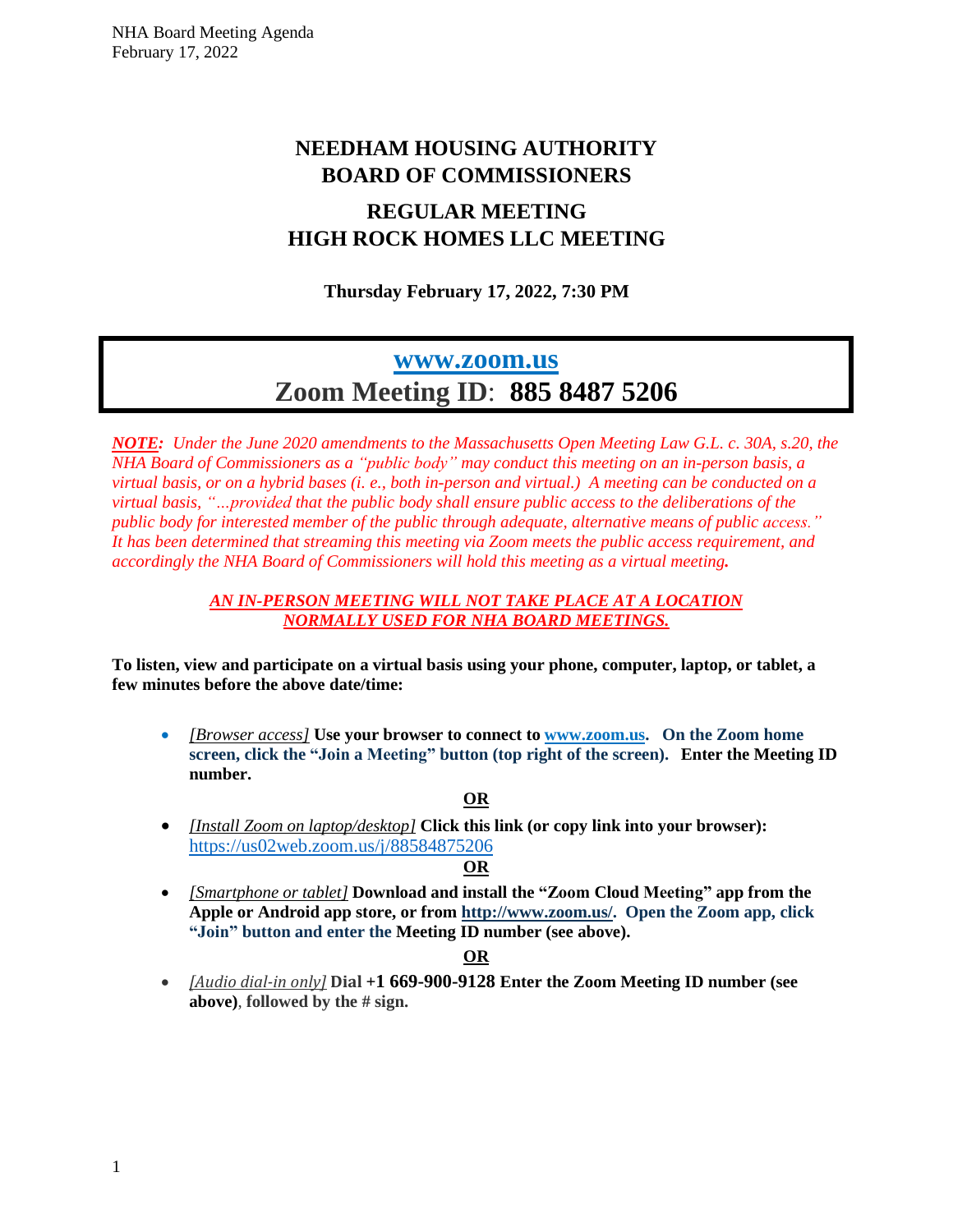#### **ROLL CALL TO CONVENE THE MEETINGS**

#### **COMMISSIONERS: NHA STAFF:**

Vice Chair Eleanor Evans Treasurer Ed Scheideler Commissioner Penny Kirk Commissioner Janice Bennett

Chair Reginald C. Foster Angie Medeiros, Executive Director & Secretary

#### **GUESTS:**

Adequate notice of this meeting has been provided by the Secretary of the Needham Housing Authority (NHA) by preparing a Public Notice dated February 11, 2022, setting forth the date, time and place of this meeting. Said notice was filed with the Clerk of the Town of Needham and provided to persons requesting it.

=========================================================================

### **AGENDA REGULAR NHA & HRH LLC BOARD MEETINGS**

**CHAIR'S ANNOUNCEMENTS** *(matters that could not be reasonably anticipated in advance of the meeting)***:**

#### **RESIDENT/TENANT INPUT:**

#### **AGENDA**

- A. Approval: NHA Bill/Check Warrant
- B. Approval: HRH LLC Bill/Check Warrant
- C. Review & Approval
	- 1. 1/20/2022 Minutes of NHA & HRH LLC Regular Board Meeting
	- 2. 2/2/2022 Minutes of NHA Special Board Meeting
- D. Status Update:
	- 1. Housing Plan Working Group (Scheideler)
	- 2. Community Preservation Committee (Foster)
	- 3. Modernization & Redevelopment Initiative Update (Foster)
		- Formation of a NHA Designer Selection Committee
- E. Status Update and Discussion:
	- 1. NHA Office relocation plan and costs to 21 Highland Circle
	- 2. After School Program reopening plan and budget
	- 3. Plan to return Unit 42 to service
- F. Review and Approval:
	- 1. Lease and relocation budget for the New NHA Office at 21 Highland Circle
	- 2. Ancillary Program Budgets
		- 2022 After School Program Budget
		- 2022 Modernization & Redevelopment Initiative Budget